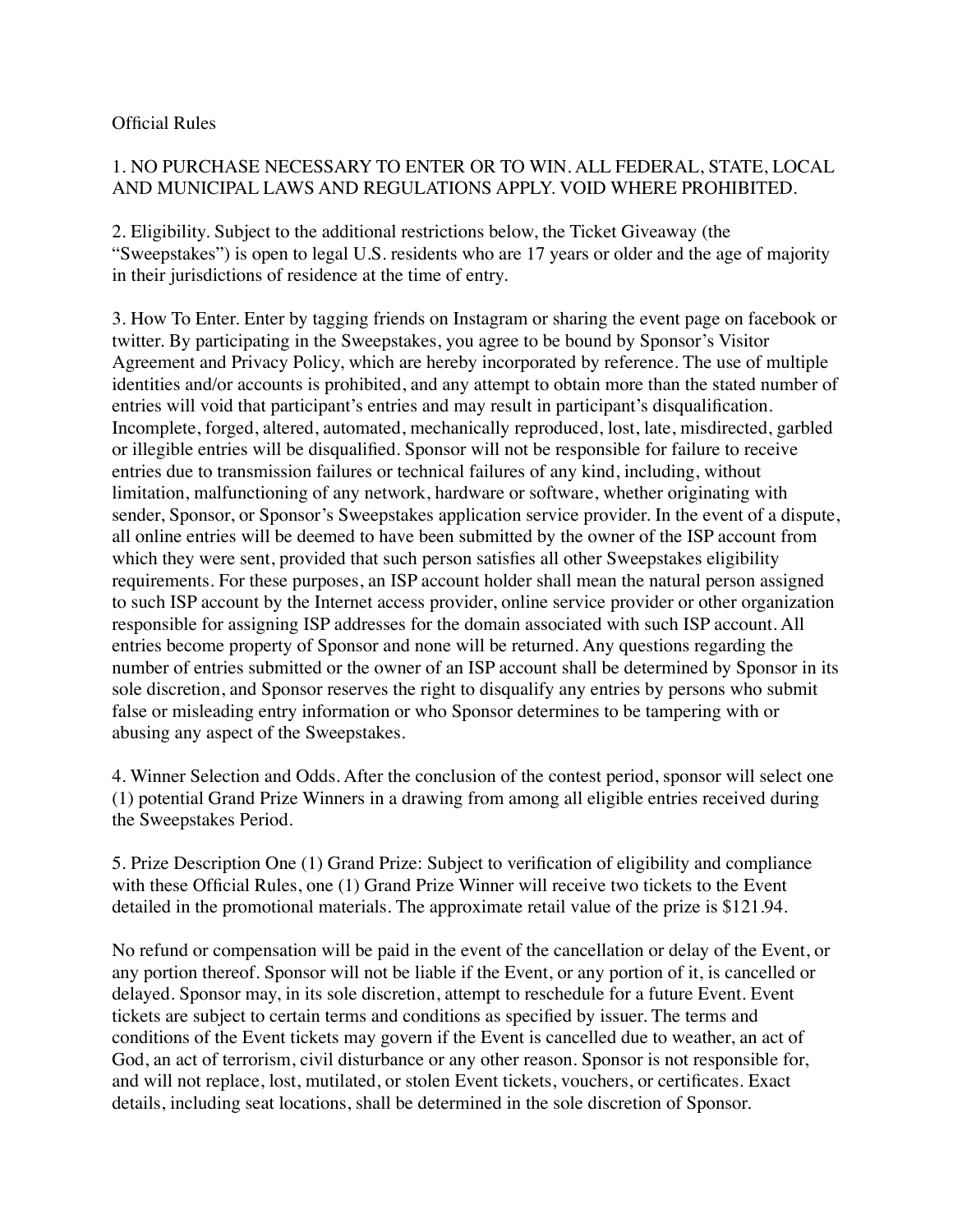6. Winner Notification and Acceptance. Potential winners will be notified after the conclusion of the Sweepstakes Period at the telephone number, email address or social media account submitted. In order to claim the prize, the potential winner must respond to Sponsor's notification within forty-eight (48) hours of notice or attempted notice and confirm they will be able to attend the event. Sponsor's inability to reach a potential winner after a reasonable (as solely determined by Sponsor) effort has been made, the failure of a potential winner to timely respond to a prize notification, the return of any prize notification as undeliverable, the inability of winner and his/ her guest to travel within the time period specified by Sponsor, and/or a potential winner's failure to comply with any term or condition of these Official Rules may, in Sponsor's sole discretion, result in the potential winner's disqualification and the selection of a substitute winner by a random drawing from among all remaining eligible entries received during the Sweepstakes Period. Sponsor will conduct up to three (3) alternate drawings, after which the prize will remain unawarded. A PARTICIPANT IS NOT A WINNER OF ANY PRIZE UNLESS AND UNTIL SPONSOR HAS COMPLETED ITS VERIFICATION OF PARTICIPANT'S ELIGIBILITY. A winner may waive the right to receive a prize. Prizes are non-assignable and nontransferable and cannot be redeemed for cash. No substitutions allowed by winner. Prizes and individual components of prize packages are subject to availability. Sponsor reserves the right to substitute prizes or components of prize packages with a prize or component of equal or greater value. Winner is solely responsible for reporting and payment of any taxes on a prize. Winners are solely responsible for all federal, state and local taxes on prize value and, as applicable, will be issued an IRS Form 1099 based on the prize value determined by Sponsor. Prizes not won and claimed by eligible winners in accordance with these Official Rules will not be awarded and will remain the property of Sponsor.

7. Publicity. Except where prohibited, acceptance of any prize constitutes the winner's irrevocable consent to the publication or other use by Sponsor and its licensees of his or her name, biographical information and likeness in any media, including the Internet, for any commercial, publicity or promotional purpose, without limitation, review or approval, or additional compensation.

8. Participation. By participating, participants agree to be bound by these Official Rules and the decisions of Sponsor and any Sweepstakes judges or administrators selected by Sponsor, which are final and binding in all respects. Sponsor reserves the right to disqualify persons found tampering with or otherwise abusing any aspect of this Sweepstakes as solely determined by Sponsor. In the event the Sweepstakes is compromised a virus, non-authorized human intervention, tampering or other causes beyond the reasonable control of Sponsor which corrupt or impair the administration, security, fairness or proper operation of the Sweepstakes, Sponsor reserves the right in its sole discretion to suspend, modify or terminate the Sweepstakes. Should the Sweepstakes be terminated prior to the stated expiration date, Sponsor reserves the right to award prizes based on the entries received before the termination date. Proof of sending or submission of an entry will not be deemed proof of receipt by Sponsor.

9. Release. BY PARTICIPATING IN THE SWEEPSTAKES, EACH PARTICIPANT AGREES TO FULLY RELEASE, FOREVER DISCHARGE AND HOLD HARMLESS SPONSOR, CLTURE LLC, ADVERTISING/PROMOTION AGENCIES, AND PRIZE SUPPLIERS AND EACH SUCH COMPANY'S OFFICERS, DIRECTORS, EMPLOYEES, AGENTS,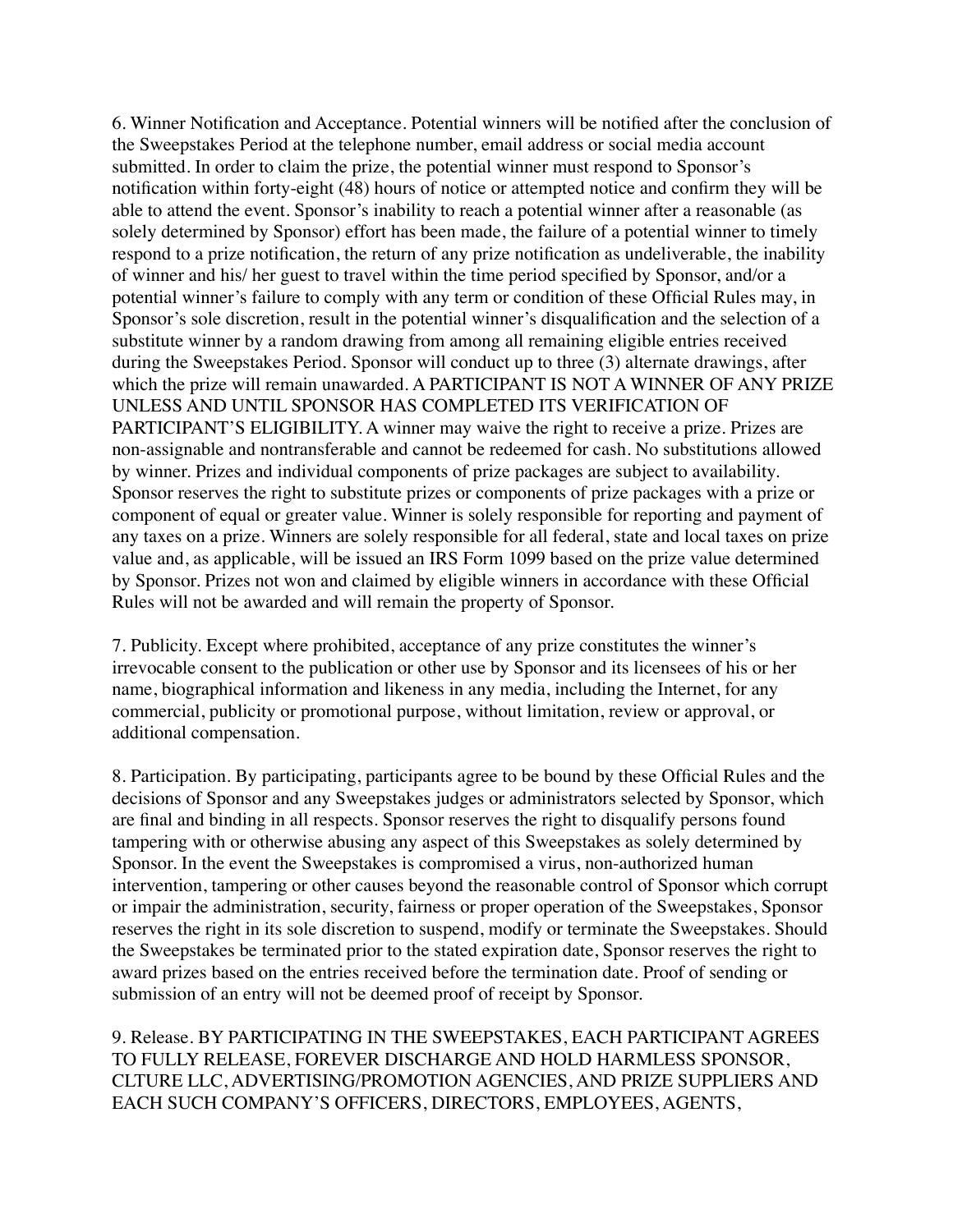REPRESENTATIVES, AND SUCCESSORS AND ASSIGNS (COLLECTIVELY, THE "RELEASED PARTIES") FROM AND AGAINST ANY CLAIMS, COSTS, LIABILITIES, LOSSES, INJURIES, AND DAMAGES ARISING OUT OF THE SWEEPSTAKES, INCLUDING, BUT NOT LIMITED TO, ANY CLAIMS FOR PERSONAL INJURY, DEATH, OR DAMAGE TO OR LOSS OF PROPERTY, LOSS OF ENJOYMENT, OR ANY OTHER HARM WHATSOEVER ARISING OUT OF: (1) PARTICIPATION IN THE SWEEPSTAKES; (2) THE QUALITY, RECEIPT, POSSESSION, USE, OR MISUSE OF ANY PRIZE; OR (3) ANY TRAVEL OR ACTIVITY THAT IS RELATED TO THE SWEEPSTAKES OR ANY PRIZE.

10. Limitations of Liability. By PARTICIPATING IN the Sweepstakes, PARTICIPANTs acknowledge and agree that EVERYTHING REGARDING THIS SWEEPSTAKES, INCLUDING THE WEB SITE AND THE prize(S), ARE provided "as is" and that Sponsor makes no representations or warranties OF ANY KIND, express or implied, about the Prize(S) and sponsor hereby DISCLAIMS all such warranties, including, but not limited to, any implied warranties of merchantability or fitness for a particular purpose. (BECAUSE SOME STATES DO NOT ALLOW THE EXCLUSION OR LIMITATION OF CERTAIN IMPLIED WARRANTIES, THE ABOVE LIMITATION MAY NOT APPLY TO YOU. IN SUCH STATES, THE LIABILITY OF THE RELEASED PARTIES IS LIMITED TO THE FULLEST EXTENT PERMITTED BY SUCH STATE LAW.)

The Released Parties are not responsible for: (1) any incorrect or inaccurate information, whether caused by PARTICIPANTs, printing OR PRODUCTION errors, or by any of the equipment or programming associated with or EMPLOYED in the Sweepstakes; (2) technical failures of any kind, including, but not limited to malfunctions, interruptions, or disconnections in phone lines or network hardware or software; (3) unauthorized human intervention in any part of the entry process or the Sweepstakes; (4) technical or human error which may occur in the administration of the Sweepstakes, the processing of entries, or the notification of any winner; or (5) any injury or damage to persons or property which may be caused, directly or indirectly, in whole or in part, from A PARTICIPANT'S participation in the Sweepstakes or receipt or use or misuse of any prize. Only the number of prizes stated in these Official Rules is available to be won in the Sweepstakes. In the event that production, technical, seeding, programming, or any other reasons cause more than the stated number of prizes as set forth in these Official Rules to be available and/or claimed, Sponsor reserves the right to award the prizes by a random drawing among all legitimate eligible prize claims.

11. Construction. The invalidity or unenforceability of any provision of these rules shall not affect the validity or enforceability of any other provision. In the event that any such provision is determined to be invalid or otherwise unenforceable, these Official Rules shall be construed in accordance with their terms as if the invalid or unenforceable provision was not contained therein.

12. Sponsor. The Sweepstakes is sponsored by CLTure LLC. and such other party that may be identified in the promotion of the Sweepstakes. The decisions of Sponsor regarding the selection of winners and all other aspects of the Sweepstakes shall be final and binding in all respects. Sponsor will not be responsible for typographical, printing or other inadvertent errors in these